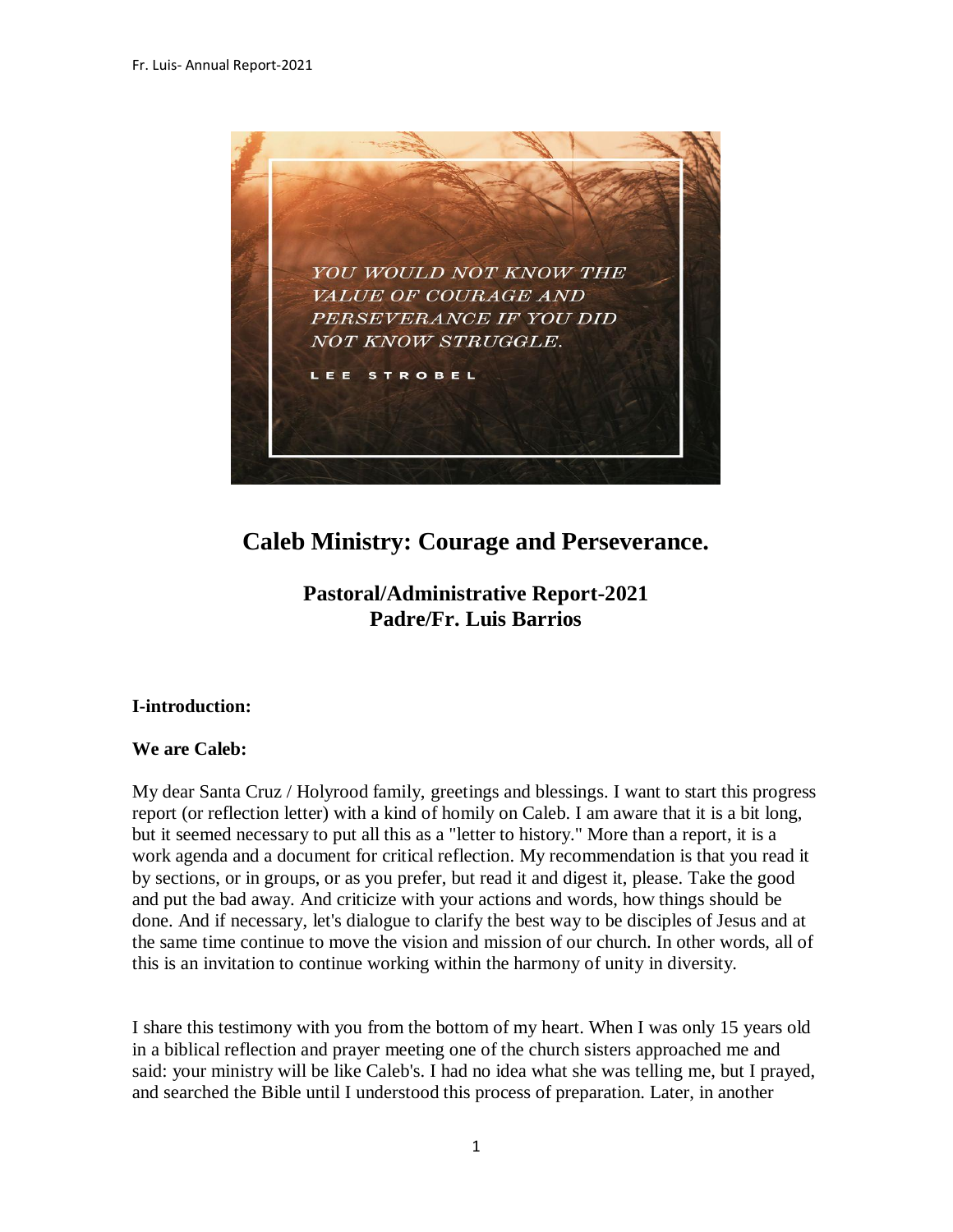biblical reflection and prayer meeting, a priest friend approached me and said in my ear: for a pastor, for a pastor, you were born, you will take care of the flock of my church like Moses in the fold. All of this is the beginning of my ministry journey trying to seek God's will and to produce a ministry that is relevant and reverent to the struggles of the people. All this because there must be life before death.

This is a document where I let you see my humanity, my concerns, my contradictions, my motivations and above all my seriousness to carry out ministry. In the midst of my human contradictions, you must find my true motivations to try to do the right thing. If I fall, I get up and if I get dirty I come back and clean myself; I'm human. That is why this is also an invitation for you to allow me to continue walking by your side. Here I share this story of Caleb.

*The LORD said to Moses, <sup>2</sup> "Send some men to explore the land of Canaan, which I am giving to the Israelites. From each ancestral tribe send one of its leaders." <sup>3</sup> So at the LORD's command Moses sent them out from the Desert of Paran. All of them were leaders of the Israelites. <sup>4</sup> These are their names: from the tribe of Reuben, Shammua son of Zakkur; <sup>5</sup> from the tribe of Simeon, Shaphat son of Hori; <sup>6</sup> from the tribe of Judah, Caleb son of Jephunneh; <sup>7</sup> from the tribe of Issachar, Igal son of Joseph; <sup>8</sup> from the tribe of Ephraim, Hoshea son of Nun; <sup>9</sup> from the tribe of Benjamin, Palti son of Raphu; <sup>10</sup> from the tribe of Zebulun, Gaddiel son of Sodi; <sup>11</sup> from the tribe of Manasseh (a tribe of Joseph), Gaddi son of Susi; <sup>12</sup> from the tribe of Dan, Ammiel son of Gemalli; <sup>13</sup> from the tribe of Asher, Sethur son of Michael; <sup>14</sup> from the tribe of Naphtali, Nahbi son of Vophsi; <sup>15</sup> from the tribe of Gad, Geuel son of Maki. <sup>16</sup> These are the names of the men Moses sent to explore the land. (Moses gave Hoshea son of Nun the name Joshua.) Numbers 13: -1-16.*

#### **We are Caleb**

As you can see Caleb is not the best known name in the Bible. His story is one of disappointment and postponed dreams, yet Caleb is a powerful example of perseverance, faith, and enduring strongly to the end. Being one of only two people who believed that God could give the promised land to the Israelites, he was greatly overwhelmed by an entire fearful generation. Having to wait in the desert for forty years, Caleb finally saw God's promise fulfilled at 85 years of age. So what can we learn from Caleb's life? Caleb was one of the spies sent by Moses to investigate the land of Canaan, he was also a soldier and a shepherd, he was one of the only two adults who left Egypt and entered the promised land. Caleb is a reference and analogy for dreams, goals, priorities and ways of living that need to be tested. This is the biblical story: Numbers 13: 1-3: And Jehovah spoke to Moses, saying: Send men to spy out the land of Canaan, which I am giving to the children of Israel; From each tribe of their fathers you shall send a male, each a prince among them. And Moses sent them out of the wilderness of Paran, according to the word of the Lord; and all those men were princes of the children of Israel. So Moses sent them to spy out the land of Canaan, saying to them: Go up from here to the Negev, and go up to the mountain, Num 13:18 and observe the land how it is, and the people who inhabit it, whether it is strong or weak, if little or numerous; Num 13:19 what the inhabited earth is like, whether it is good or bad; and how are inhabited cities, if they are camps or fortified squares; Num 13:20 and what the land is like, whether it is fertile or barren, whether there are trees on it or not; and be strong, and take of the fruit of the country. And it was the time of the first grapes.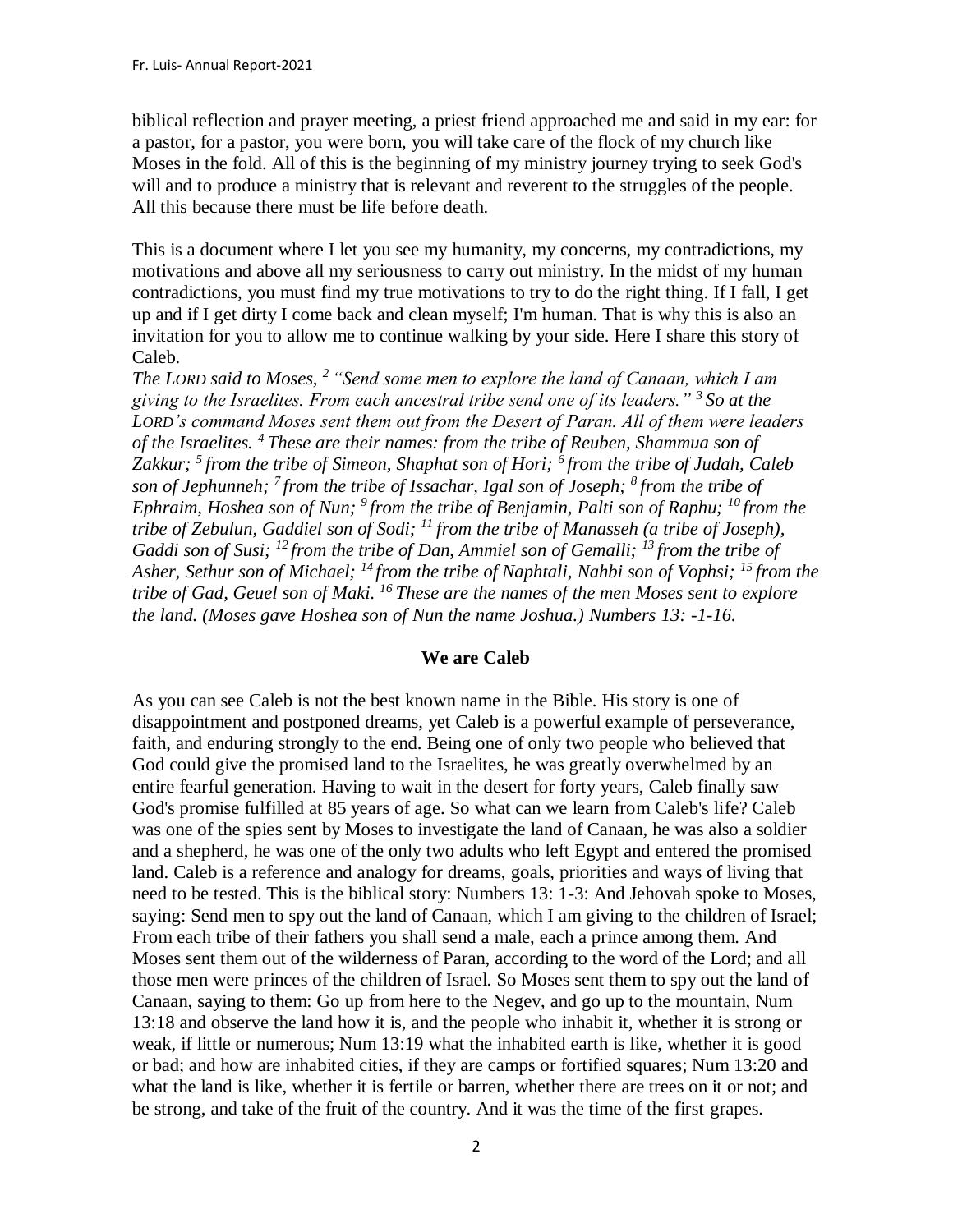In my opinion, there are at least seven key aspects of Caleb that can help us to continue developing a relevant and reverent ecclesial-community ministry:

#### **1. Remember God's promise through Moses (Joshua 14: 6) (Numbers 14:24):**

And the sons of Judah came to Joshua in Gilgal; And Caleb the son of Jephunneh Cenezeus said to him: You know what the Lord said to Moses the man of God in Kadesh-barnea, concerning me and you. But to my servant Caleb, because there was another spirit in him, and he decided to follow me, I will bring him into the land where he entered, and his offspring will have it in possession.

In other words, Caleb was a person of conquest who remembers the promises of God not to collect them, but to live them, he is the spearhead to go after the conquest of any challenge and adversity.

## **2. He brought news as he felt it in his heart (Joshua 14: 7):**

I was forty years old when Moses the servant of Jehovah sent me from Kadesh-barnea to spy out the land; and I brought him news as I felt it in my heart.

Caleb had the same feeling of God. For Him there was first the word of God, then faith and then feelings. The phrase "... how I felt it in my heart" is not a drawer phrase; rather it sums up theology in action.

## **3.In him was another spirit (Numbers 14:24):**

But to my servant Caleb, because there was another spirit in him, and he decided to follow me, I will bring him into the land where he entered, and his offspring will have it in possession.

Caleb decided to go after God. He was not carried away by the vast majority; he was not confused neither by the arguments, nor by the manipulation, nor even by the despair of those around him. Having another spirit, like Caleb, is not determined at the moment of crisis; it is obtained long before, as a consequence of guarding the heart from day to day and storing in it the treasure of the word of God.

#### **4. He never made the hearts of the people faint, of his people (Joshua 14: 8):**

And my brothers, those who had gone up with me, made the hearts of the people fail; but I fulfilled by following Jehovah my God.

It is good to ask ourselves: Has anyone fainted because of me? How many times have we made someone's heart fail because of our words, looks or lack of testimony? By focusing our attention on the giants, we can lead those we love not to believe God and his word, to live by faith.

## **5. He was sure of God's presence (Numbers 14: 9):**

Therefore do not be rebellious against Jehovah, nor fear the people of this land; because we will eat them like bread; their protection has departed from them, and the Lord is with us; do not fear them.

Caleb's argument was that God was with them. He never ignored the giants, what happened with Caleb was that the giants did not determine his faith, because he was convinced that God was with him.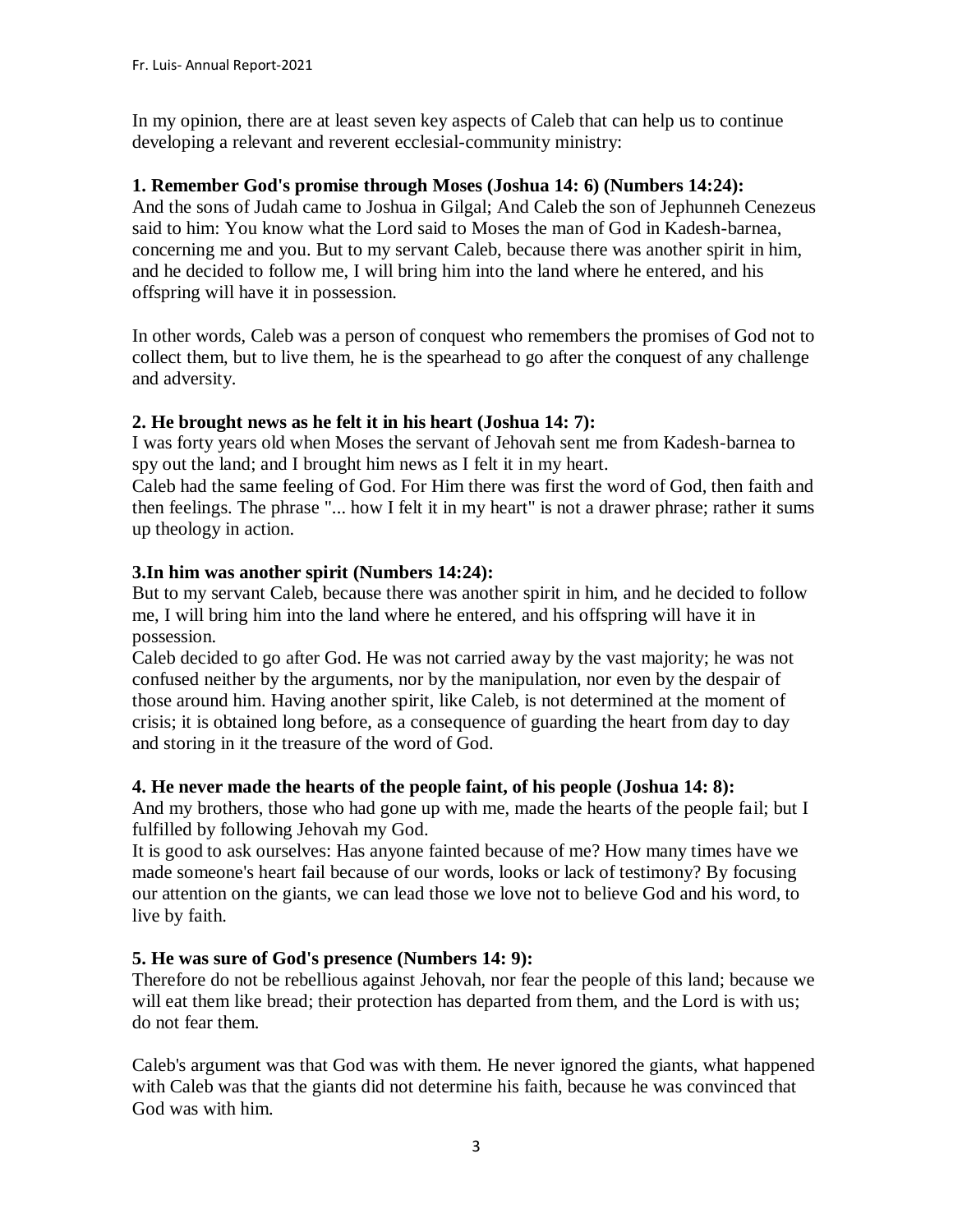## **6.He was strong to the last (Joshua 14: 11-12):**

I'm still as strong as the day Moses sent me; what was my strength then, such is my strength now for war, and to go out and to enter. Joshua 14:12 Now therefore give me this mountain, of which the Lord spoke that day; for you heard in that day that the Anakim are there, and that there are large and fortified cities. Perhaps Jehovah will be with me, and I will drive them out, as Jehovah has said.

Caleb was as strong as he was 45 years ago. he still had his vigor. In the same way, Abraham, although his body was weakening, his faith was strengthening, that is, he developed more his spiritual musculature (Romans 4: 19-20). Now, Caleb says: "Now give me this mountain…" Expresses her desire to go and conquer him. As he was getting stronger, he could take down giants.

## **7. He acted under blessing (Joshua 14:13):**

Joshua then blessed him, and gave Caleb the son of Jephunneh to Hebron as an inheritance. Caleb acted under blessing, as he was clear about Joshua's authority and knew that he could not go without his blessing. He waited for God's blessing through Joshua. He who acts under blessing, he will always conquer.

The teaching is clear: Caleb was engaged. A life fully consecrated to God without reservation. Caleb was completely devoted to God. He believes in the promises of God. Even when things looked bleak, during his 40 years in the desert, Caleb never gave up hope. No matter how many setbacks, Caleb held onto God's promises. This my dear brothers and sisters is a great model of discipleship and of planting, replanting, and revitalizing churches.

If we are the Church of the People, the one that is present and knows how to accompany, our greatest challenge is like Cale's ministry: Courage and perseverance. If we deviate and put our trust in ourselves we are going to fail, we have to get self-sufficiency out of our lives, just like Caleb did, a person who believed God and conquered challenges. I summarize Caleb's message of action with this phrase: no one gives up here.

## **II-Historical socio-theological background:**

February 1, 2022 will be five years pastoring our church. Before you gave Amarilis and me the honor of exercising a pastoral ministry, I shared with the members of the Search Committee and the Parish Board, at that time, that Iglesia Santa Cruz / Holyrood Church, needed (and needs) urgently a revitalization with sustainability in the pastoral, economic, administrative, and community matters. Since we arrived, listening to their concerns and expectations of pastoral ministries, we realized that we definitely had and we have to continue working on these four lines. Our inspiration has always been drawn from Caleb's teachings: courage and perseverance. We are not a cowardly church.

There are people satisfied with the work done and other people dissatisfied. But we cannot deny the reality, on the one hand, that most of the people in our church agree and are satisfied with the work that has been done. And, on the other hand, that, although there are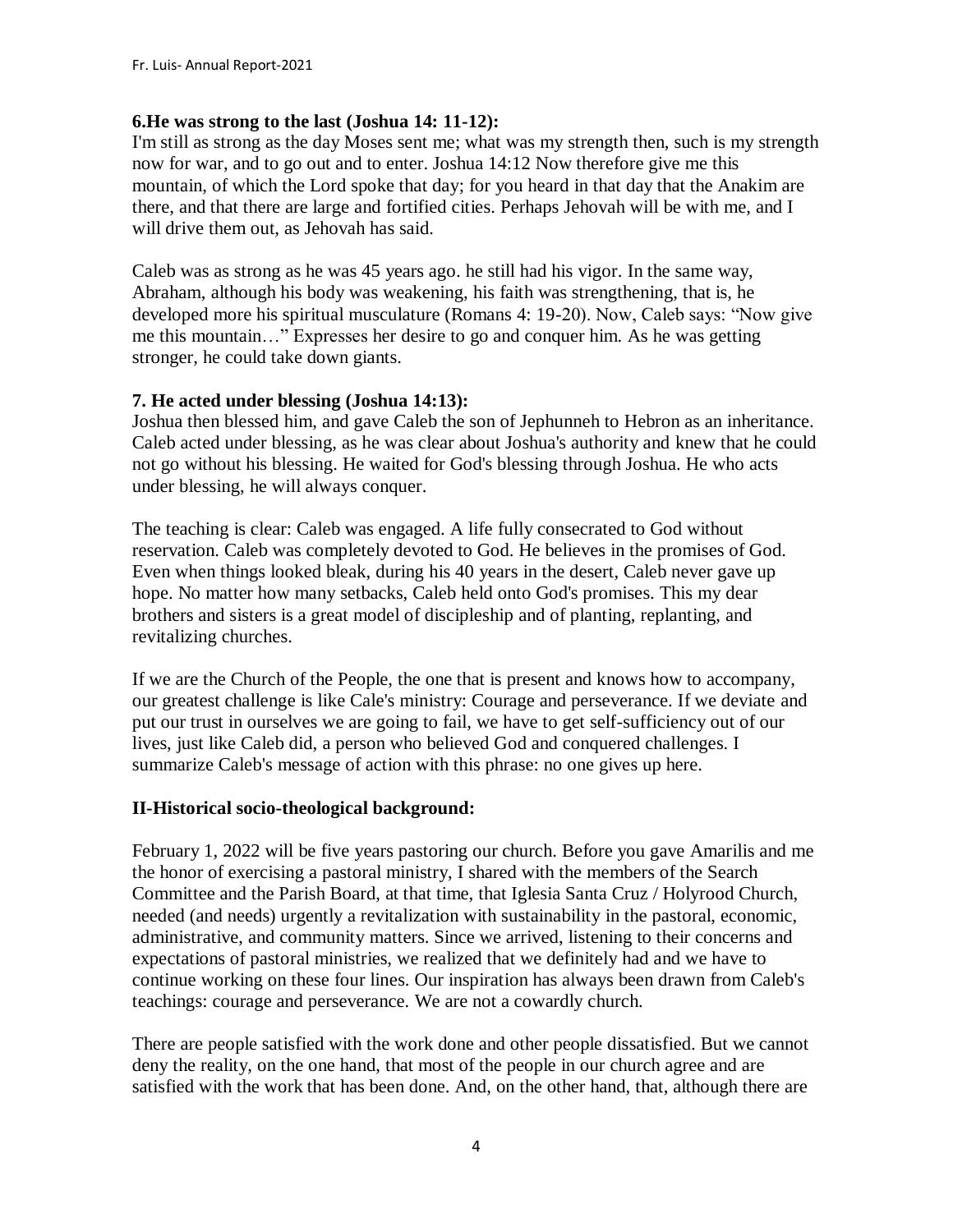discrepancies in some people, the foundation of respect has always prevailed in most cases. That, sisters and brothers, is a triumph.

Of course, this has been a horizontal organizing work in collaboration with the ministries of the church which have become its backbone through the lay leadership that we have. For this we give thanks for the active ministries that we have and we can see this in the Ministries Report for 2021. An incredible number of lay people who with Caleb's ministry have kept this church with its doors open and in revitalization.

And although we are a church without many financial resources, we have managed to organize a tremendous volunteer team of clergy: Revda. María Isabel, Rev. Deacon Luis Antonio and Rev. Deacon Gene. And to all this was added an incredible group of seminarians of whom we are also very proud: Anahí Galante, Andrew Kumfer, and Ronnie Ward.

And of course, to all this, is added the work team of the church of employees: María Zepeda (secretary and administrator of the building), Yuly Mony (cleaning), Iván Toro (Maintenance of the building), Humberto Varona (Repair computer and technical support), Carlos Cuevas (Music Director), and William "Bill" Leighton (in accounting).

#### **So where do we come from and where are we at?**

This seems to me is the key question. I honestly do not share the idea that some sisters and brothers have that Holy Cross / Holyrood is a church in crisis or unhealthy. This has been the analysis of some people in our church who suffer from socio-spiritual myopia or who specialize in making diagnoses with the particularities and not the big picture. I can accept that we have had crises, that is to be expected, but those crises have helped us to grow and mature to keep moving forward. Currently we are a church with a sustainable and prosperous pastoral. Despite ups and downs, our current reality presents a formidable panorama, of renewal and revitalization.

We have also played a very important role in our Diocese of being a model of action of a multicultural, multiracial, multiethnic, trilingual, multigenerational church, and other diversities and identities, which knows how to build unity in diversity. Here we reinvent ourselves in the midst of every crisis because like Caleb we have courage. We are like a revolution in progress. And, above all, that it uses a model of revival, revitalization, lay empowerment, ministerial relevance, presence and community accompaniment, which keeps the doors open to the people. Hence, the diocese is using us as an ecclesial model to follow. The Bible already says: by their fruits you will know them (Matthew 7:16).

I have to admit that when the two new Guardians arrived, Pedro Valerio & Yaniris Urbáez, in the month of August 2020 and also new members of the Parish Board, everything in the church took a surprising turn. They are people with vision, mission, courage, and perseverance. And, above all, sisters and sisters of prayer. We started meeting twice a month to make up for lost time and work. The vision and mission of the church were retaken through days of prayer and Bible readings, and the new Parish Board was trained in their duties towards the church. In other words, we return to the conversion within the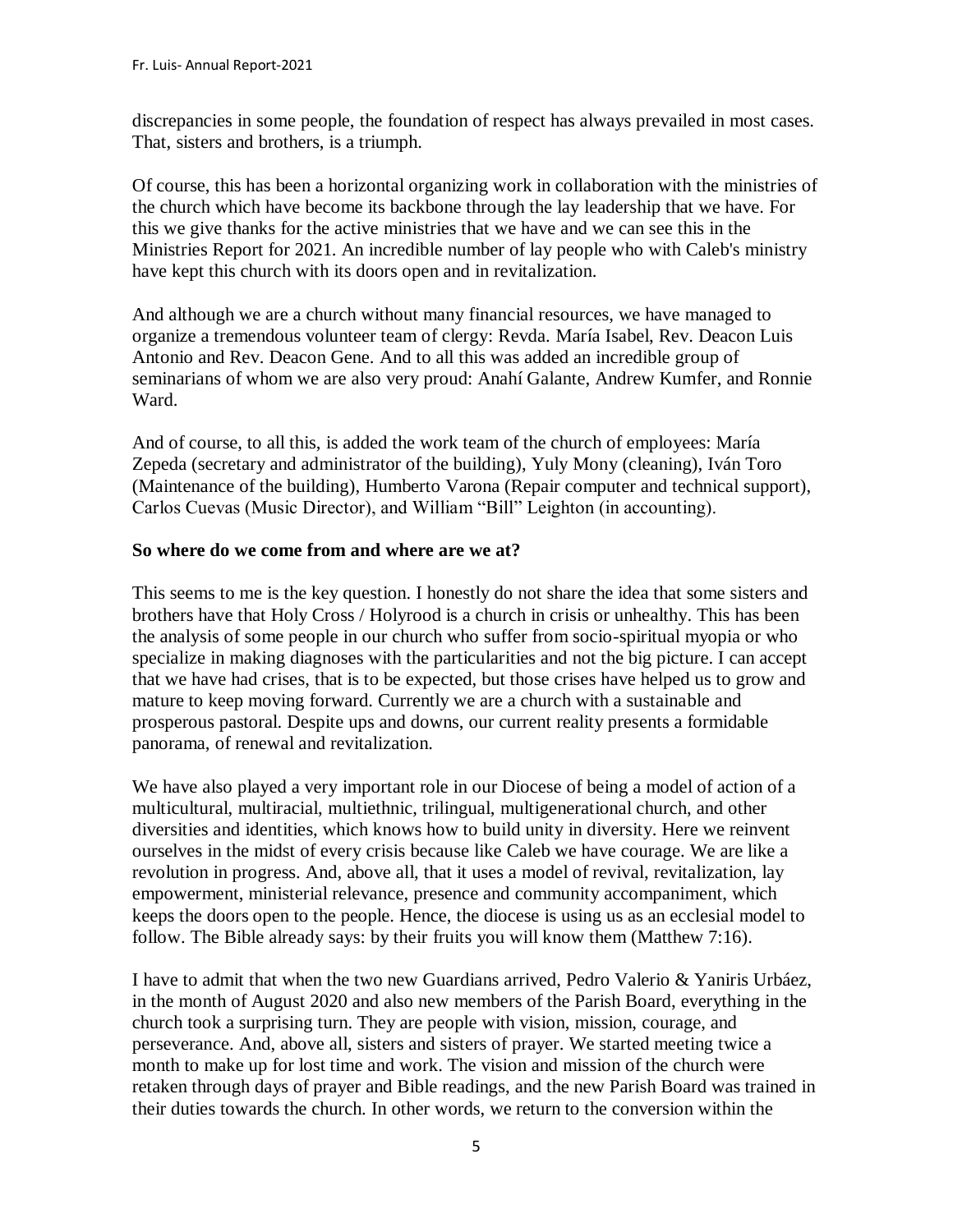Parish Board, that Santa Cruz / Holyrood is a church, not a private club. Some fatalistic and short-sighted people bet it would all be a failure. They did not count on our inspiration from Caleb of courage and perseverance under God's direction. Some of these sisters and brothers left - let it be clear, we did not vote for anyone - and that hurt us a lot because they are part of the body of Christ. There was no way to achieve a dialogue of reconciliation with justice. But we keep the doors open for them to return and have been following up on our prayers and actions.

But, on the other hand, other sisters and brothers stayed because their arrogance, bitterness, pain, desire for revenge, lack of socio-spiritual vision, and toxic life, with their direct or indirect actions, conscious or unconscious, have been obstacles. because they would like to savor the failure of this project of God. But they weren't counting on our vision of Caleb for bravery and perseverance. Nor did they count on the biblical promise when Gamaliel raised a defense in favor of Peter and John before the Council and in defense of God's project he told them: And now I say to you: Depart from these men, and leave them; because if this advice or this work is of men, it will vanish; but if it is from God, you will not be able to destroy it; you may not be found fighting against God. Acts 5: 38-39.

However, other people repented and joined his church again and they are working in that direction. That is why we are a church that believes in retraining, repentance, and restoring peace with justice.

We believe in restorative justice, also called restorative justice or compassionate justice. Not in punishment. We have relied on the inspiration of Psalm 51 as the foundation for repentance that results in restoration. David understood the deadly effects that sin produces on the soul of the believing person and for this reason he writes this Psalm.

Currently we continue every Sunday with our Masses -in English, Spanish and ASL- in person and online. Remember, our church never closed its doors when the pandemic hit us and we continue to have the doors open seven days a week, from 8:00 am to 8:00 pm.

We have been able to take advantage of the Zoom, Facebook, You Tube and Instagram platforms. And to this is added a daily reflection by telephone texts and emails, with the Monthly Bulletin of activities, and weekly audiovisual reflection (in English, Spanish & ASL), We also have a Bilingual Mass every Tuesday at 1:00 pm in our Capilla de Reposo San Romero de América and two Compline in Spanish at 9:00 pm on Mondays and Tuesdays coordinated by Pedro Valerio and Luisa Terrero. We also have under the coordination of Erma Moore & Jacqueline Kellum-Foster Morning Prayers in English from Monday to Friday at 7:00 am. We also have under the coordination of Jacky Medrano and Rev. Luis Antonio Morning Prayers in Spanish from Monday to Friday at 9:00 am. All these activities are carried out in the context of pastoral care and accompaniment.

We plan to begin Complines in English under the coordination of our Internal Seminarian, Ronnie Ward. He will also be coordinating a monthly online gathering on pastoral care and spirituality for LGBTQ communities.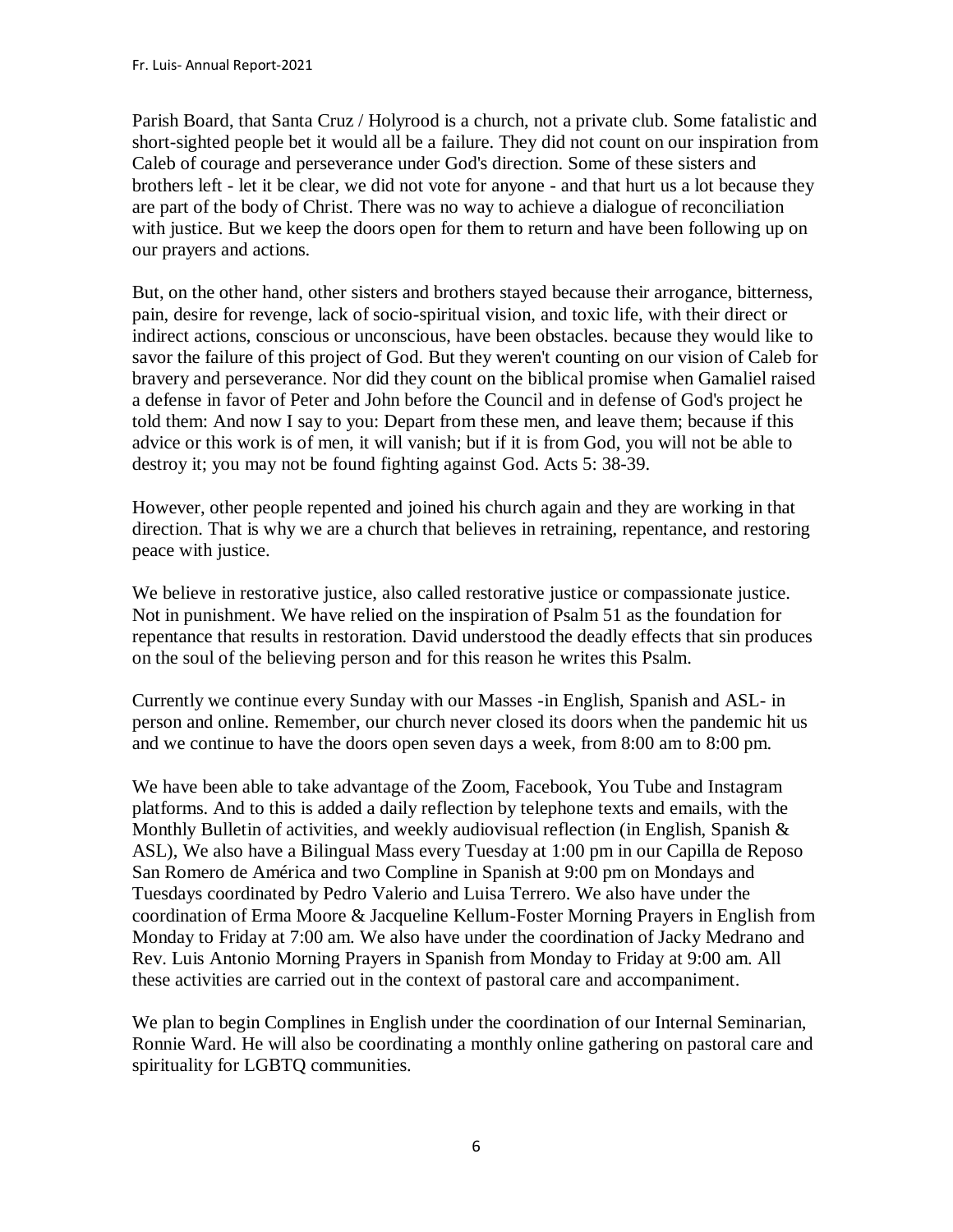And of course, the online face of our church, our website is a great socio-theological work of art. Visit it and you will check it: http://www.holyroodsantacruz.org/. Most of this work is coordinated by Amarilis Guzmán and part of his team; Ítalo Villanueva and Shanty Ramnarine.

And we were able to complete online by Zoom - with the support of the Hispanic Leadership Academy of the Episcopal & Lutheran Church - a course on Anglicanism under the coordination of Simón Morel, Jacky Medrano, Lucia Rodríguez and Pedro Valerio. At present we are finishing through the International Community of Hope (COHI-Community of Hope International) the first course that has been prepared in Spanish in the United States to prepare lay people in the work of lay chaplaincy: https: // www. cohinternational.org/. All this under the coordination of Annette Scudero, Yaniris Urbáez, Rev. María Isabel Santiviago, and a server. For now we are using the space on Wednesdays at 8:00 pm which is usually a space for Bible study in Spanish -Vida y Abundanciacoordinated by Guardian Yaniris Urbáez.

We have used the church space for families to hold wakes and celebrate memorial masses. In other words, the closing of a duel with respect. Interesting in all of this is that our church has not had a COVID-19 outbreak. We have carried out extensive cleaning and disinfection and we have maintained the rules of safety and health in public gatherings, especially the Ministry of Food and Worship.

## **There is no death without resurrection:**

At the time of writing this document in our church we have been confronted with the painful reality of physical death, that is, the liberation of the body of some sisters and brothers. So far only two cases of COVID and the rest of the chronic health conditions, heart attacks and cancer. I believe, in my opinion, we have expressed true support for the duel with our gesture of solidarity. We have reaffirmed that there is no death without resurrection. This is why we continue to remember, because what is loved never dies to: Alejandrina Álvaro, Amada Rodríguez, Ana Jiménez, Richard Johnson (husband of Rev. Luis Antonio), Minerva Feliz (mother of Minervita), Gladys Veras (mother Gina Espinal), Luis Terrero (father of Luisa Terrero), and Chaz Zachary (boyfriend of Marien Morales). In other words, the processes of mourning, mourning, and spiritual and emotional healing have fueled our compassion and solidarity.

#### **Weddings, baptism and socialization meetings.**

Of course, not everything has been memorials and wakes. We have had countless weddings, baptisms, confirmations, receiving and blessing children who have been born. This shows us that we are still in revitalization processes.

## **III-Challenges and opportunities for our ministry that is courageous and persevering:**

## **A-Diseases and aging: A challenge for our church.**

Aging is a gradual and continuous process of natural change that begins in early adulthood. During early middle age many body functions gradually begin to decline.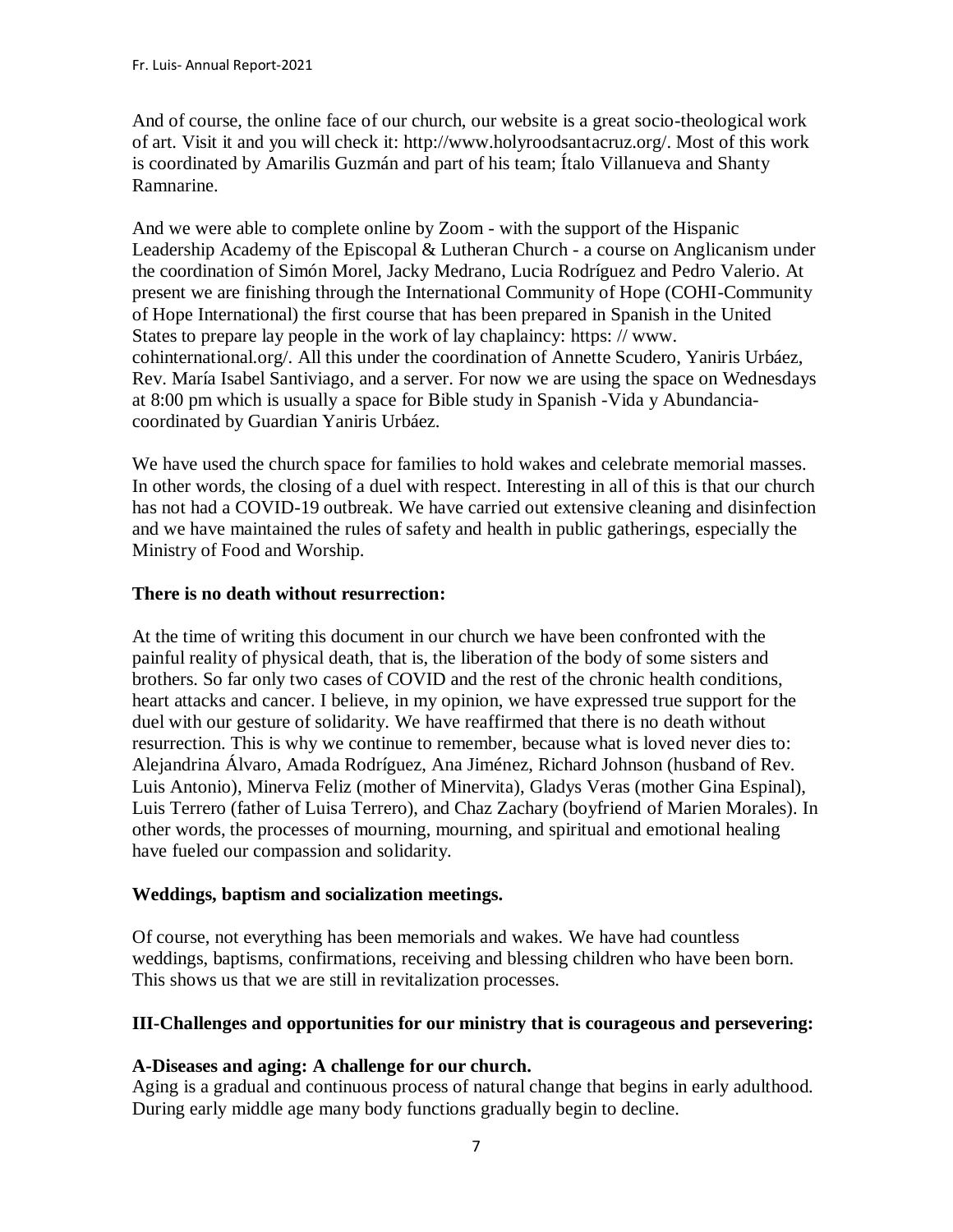There is no certain age that makes a person an elderly or elderly person. Traditionally, the age of 65 is considered the beginning of old age. But the reason for this consideration is not based on biology, but on history.

The question of when a person ages can be answered in several ways: Chronological age: Chronological age is based solely on the passage of time. It is the age of a person expressed in years. Chronological age makes little sense in terms of health. Biological age: biological age refers to the modifications that the body experiences and that generally appear over the years. Psychological age: Psychological age refers to how people behave and feel. For example, an octogenarian who works, does projects, looks forward to future events, and participates in many activities is considered a psychologically young person.

Since the end of the last century, humanity has faced a phenomenon of population aging. Old age is an important, final stage in the life of the human being. As an essential concern, it demands the attention of society in general and of our church in particular. Starting in the 90s, interesting theories and studies began to appear that start from an approach to old age as a vital stage; as one more stage of human experience and that can and should be considered a positive phase of individual and social development.

Faced with the myth that people in old age are very limited in their abilities, he puts before the many social and psychological possibilities they have. Aging is not a disease, nor does it have to be limiting, since old age is a stage of life that can be as healthy as others, if organs and tissues are affected over time, a social role can be designed with minors tensions that allow living in accordance with the least possibilities of life and leaving the most demanding physical tasks to the younger generations. That is why we believe in the relay that follows up on our vision and mission.

I say all this, on the one hand, because I am already in my 70s years old. And the Rev. María Isabel, the Rev. Luis Antonio, the Rev. Gene, and the Guardian Yaniris join me. Their minds (and that includes me) is very clear but the energy and physical vitality are not the same. And also, other commitments like the ones Gene has with the diocese and with St. Ann's Church.

Values in our capitalist system is to view old age as a time to cast aside, throw away, and replace. Ours is to resume and continue working as far as possible and as fast as possible. Hence, we have noticed the physical absence of these siblings in our media. But they remain connected through social media and more importantly, they continue to support and support their church.

And the same happens with the historical leadership of lay people in our church, they have aged. But let's be clear that old age is the destiny of all people; a natural phase of the human life cycle that has its peculiarities, its possibilities for human development and growth, and, therefore, it is not a stage of involution. For this I am grateful to María Zepeda's attempts with her Fountain of Youth Ministry that she identifies and is trying to be relevant to bring hope to our elderly people. We have to accept this reality, continue working to bring young people to our church and, above all, continue to respect, accept and appreciate the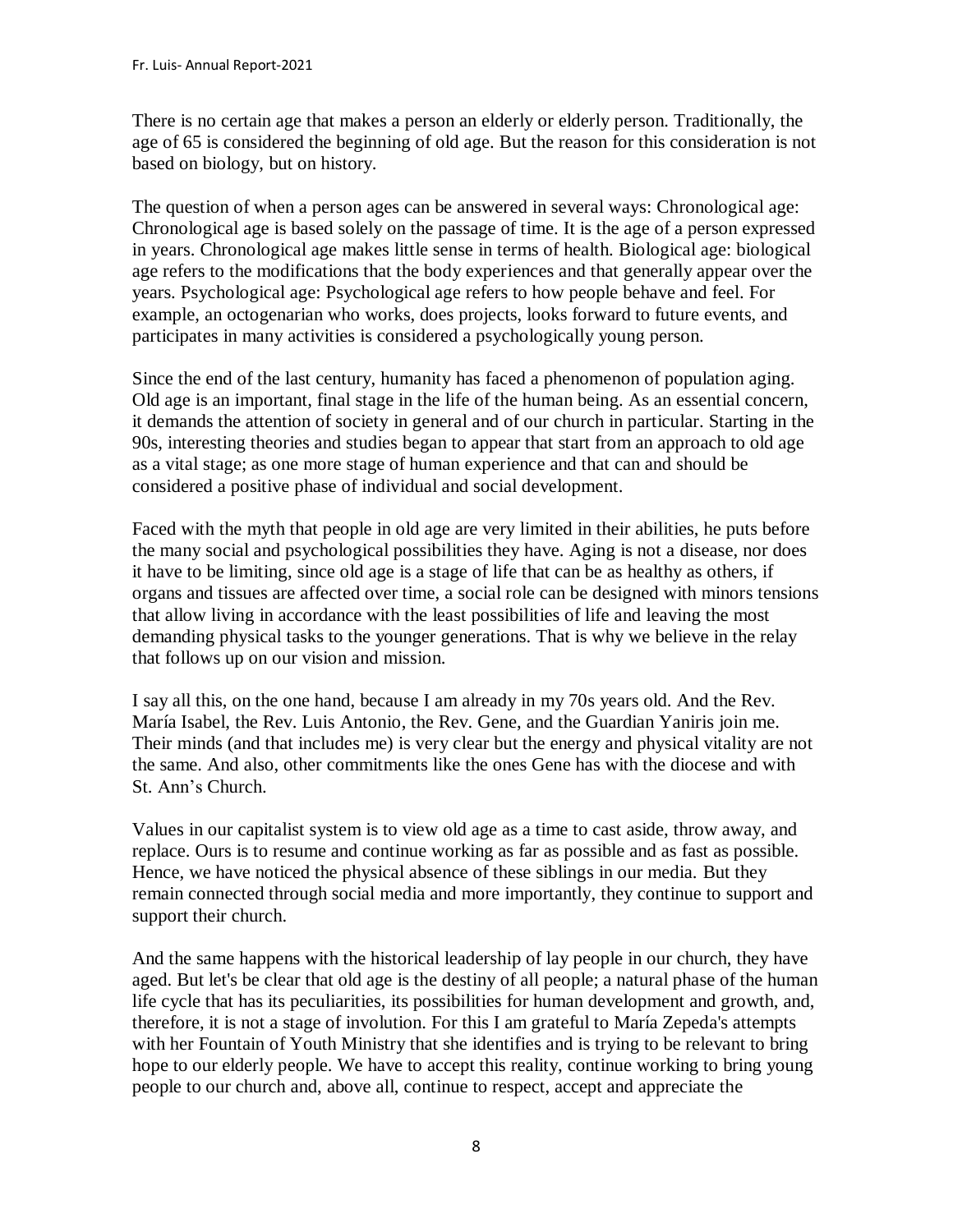undisputed legacy of our historical leaders. They remain the past, present and future of our church. They are our accumulation of social, physical, emotional and spiritual wealth.

**B-Financial:** On the other hand, it is not a secret that our church has suffered a negative impact on the matter of its economic income. On the one hand, roughly 60% of the membership are not paying the Promises and on the other hand we have a group of people who have chosen not to pay promises or give their promises to "designated funds". This reality has negatively impacted the income of our church. Added to this is not having all the parishioners present when the offerings are collected in the worship spaces. Also added to this is the fact that we are not renting the Social Room space.

But if you carefully evaluate the 2021 Annual Financial Report and the 2020 Audit (the 2020 audit will be ready for the month of March 2022) we are not so bad, this despite the crisis that the Pandemic has caused. It has helped us enormously that our sister organization, the Dominican Women's Development Center, has been paying its monthly rental commitment on time, that is, that they are up to date and that the parking rental spaces are also up to date. day. We have not laid off any employees from our church, although we have significantly increased the number of volunteers. And of course, we have reduced the financial expenses of our church.

It seems to me that the big challenge for us as a church is to be able to develop a sustainable and inclusive economy. The sustainable and inclusive economy consists of carrying out activities that take into account the environment and the permanence of resources in the future. The financial activities carried out by any church (or any country) can be based on seeking both social and environmental improvement, both in the present and in the future. Ways must be found to foster inclusive and sustainable growth that allows people to break free from the structures of the violence of poverty.

At this moment we are in full swing of promises for 2022 and increasing stewardship in its three lines: time, talent and money. It is interesting in all this that the membership has increased by 25%, although it is still a church mostly of immigrants, poor people and / or working class.

We are currently organizing a strategy with the Historic Buildings Commission, our diocese and the creation of an Advisory Board to initiate a Capital Campaign to attract funds to the church. This is also taking into consideration being able to carry out socially a development of construction of social spaces that does not affect the physical structure of our building and that does not betray our vision and mission of a Social Gospel. But for rental opportunities with low-cost or homeless homes. Likewise, we have planned with our Parish Board the construction of a Columbarium in Our Chapel of Our Lady with 98 ash niches.

All of these activities can generate significant income for us to continue to revitalize our church and fulfill our vision and mission. Remember, we are in Caleb's ministry of courage and perseverance.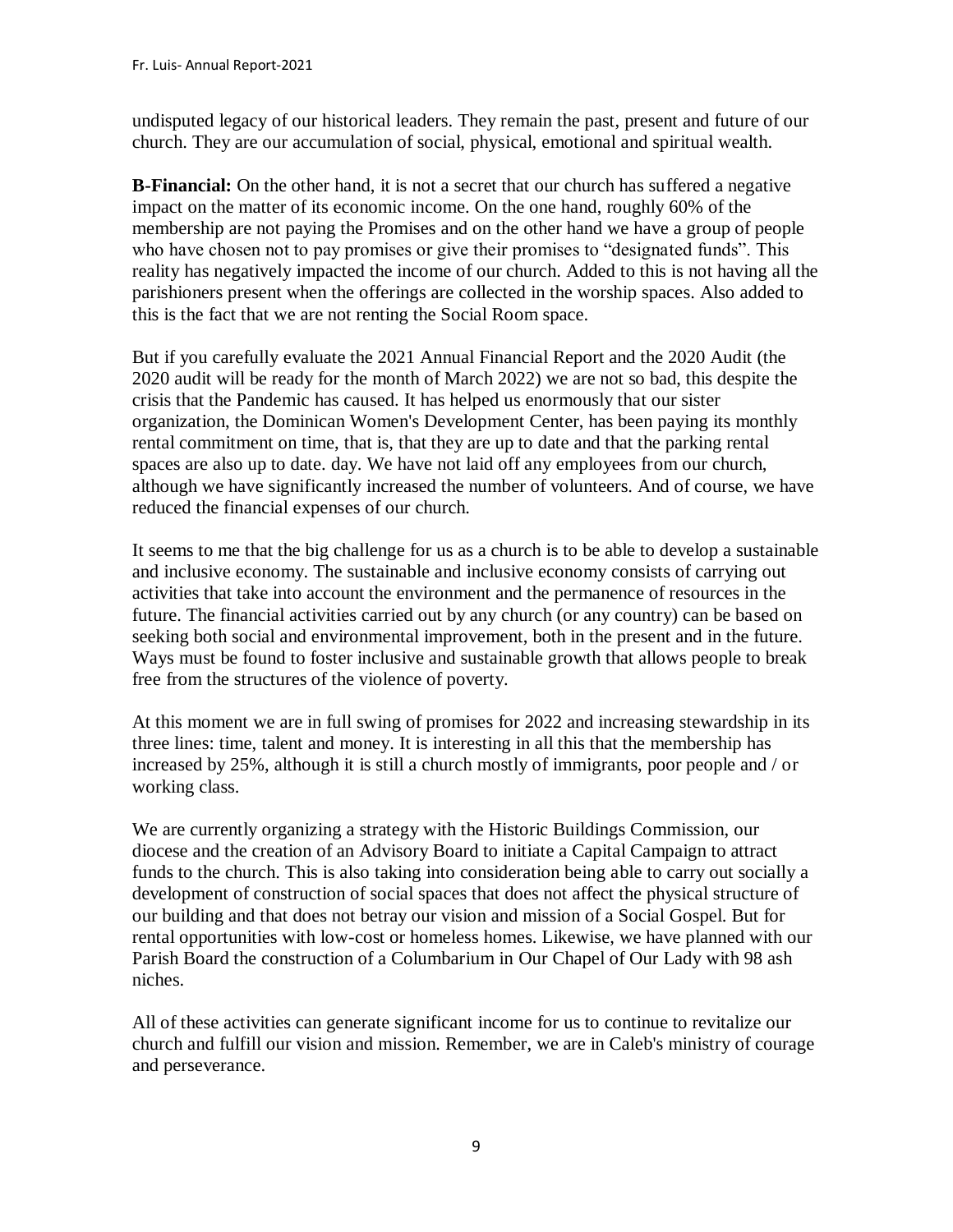It must also be recognized that the tradition or custom -for whatever reasons- that some siblings in our church have followed to create designated and / or restricted funds with their donations have negatively impacted the church's operating expenses budget. . Likewise, not paying promises or having reduced them have also had a negative impact. This is a great challenge. Our Parish Board has already ruled on these issues and will be informing you.

## **C-Pandemic / Coronavirus / COVID 19:**

It must be recognized that the reality of the Pandemic has impacted and continues to impact our church in adverse ways. No one was ready for this challenge, but we accepted it and began to see it as a great opportunity to fulfill our prophetic ministry of church people. As of this writing, we are closely following the new variant of this virus called Orion.

It is no secret that people's concern about the COVID-19 coronavirus produces what we have called the post-traumatic stress of the pandemic. Both personally, as interrelated and collectively. It has deteriorated not only physical health, but at the same time emotional and spiritual health and social relationships. Likewise, the pandemic has increased hunger, malnutrition and the economic crisis. And unfortunately, assuming that everything will be the same after the pandemic is a mistake. Nothing will ever be the same. We must learn to live with these realities without allowing a defeatist or pessimistic spirit to take over us. But at the same time allowing Caleb's ministry of courage and perseverance to inspire us.

But at the same time, the pandemic, which was not given by God, is an opportunity to rethink our way of doing ministry, to be present with the people and to accompany them prophetically in their struggles.

We have learned that in the midst of the COVID-19 pandemic, churches can be a valuable resource from a public health perspective. Although churches must work to change the systems that make health care inaccessible to the most vulnerable populations with or without a health crisis, there are some ways in which they must be positioned to accompany their communities during this pandemic. . In redefining our ministry and leaving our church doors open, three human values have constantly challenged us: valuing people over money, prioritizing humility over ego, and listening to the vulnerable over the powerful.

The reality of the Pandemic and keeping the building open on one side has intensified the need for pastoral care in our church. It's amazing how many people come looking for prayers, comfort, or maybe someone to listen to them. And to this is added our parishioners with their needs. Calls from hospitals and funeral homes have increased significantly.

And also keeping the doors of our church open has increased the economic costs of electricity, heating and cleaning. But so far we have been able to survive these challenges.

We understand that there is hope, but it must be recognized that there is a valid concern that the initial doses of available vaccine will not be sufficient to vaccinate the most critical and / or vulnerable populations. I believe that this is the time for the church to continue to shine and use all possible means to share the Good News and meet needs in an innovative way, while being part of a preventive public health policy. We have done it and we will continue to do it: a prophetic ministry of presence and accompaniment with the people. That is why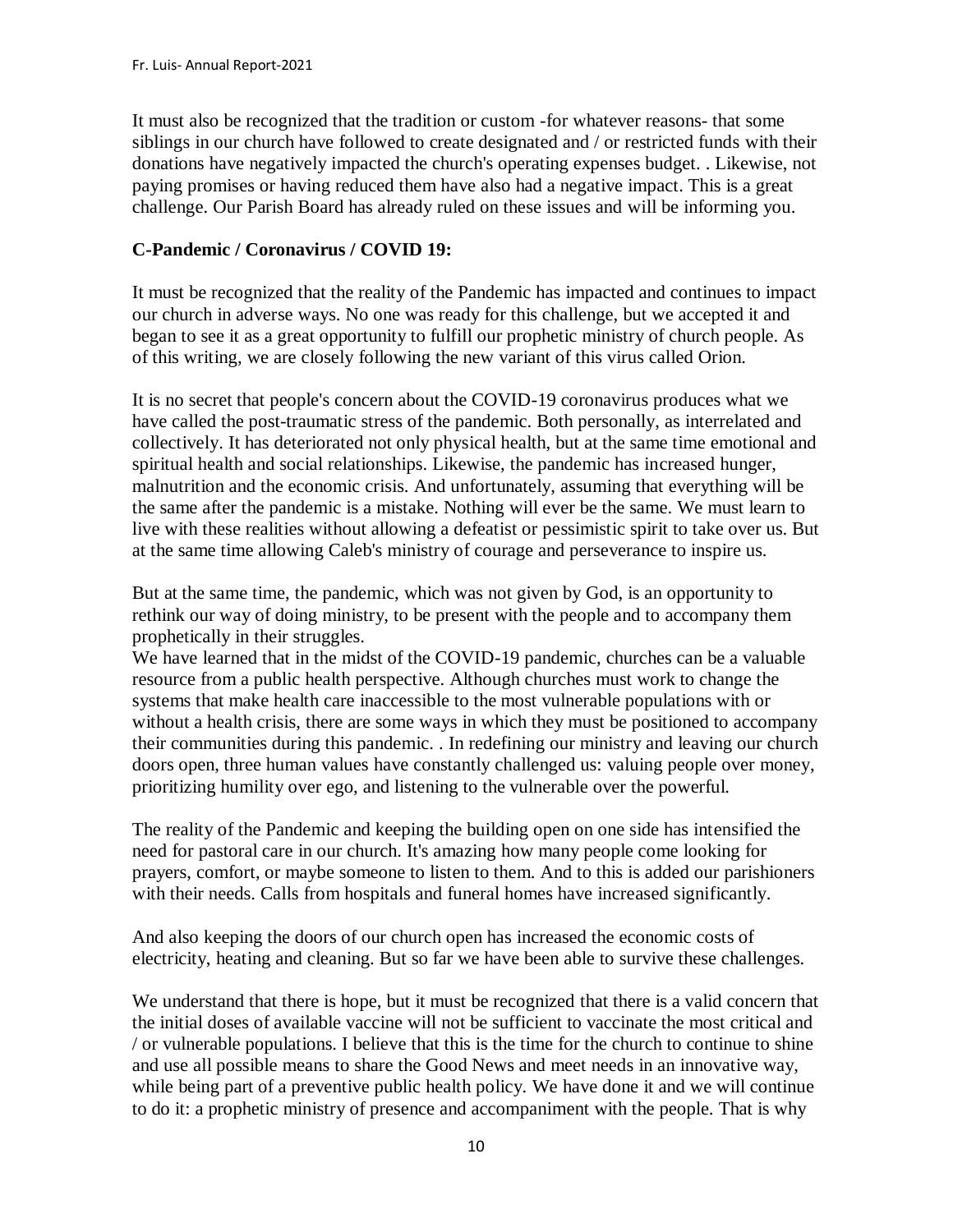we call ourselves the village church. We need to prophetically keep listening to the promise made to Caleb: be brave and persevere.

This is why we have also turned our church into a vaccination center against COVID-19: vaccines save lives. You can see this more elaborate in the report of the ministries.

## **D-Sisters and brothers from the road and adopting a human rights-based approach to drug policy.**

We continue to work directly and indirectly with our brothers and sisters on the Camino and drug users, providing them with spiritual, moral, social and financial support without allowing this responsibility to become a burden for our church but rather a blessing. We have shown them with actions that we are a friendly and hospitable church that keeps its doors open.

But in the mission and vision of our church we see these two realities as symptoms of a much bigger problem. Therefore, we do not want to fall into actions of rejection or exclusion. On the contrary, we want Jesus' model of compassion and love to also add to those who have been rejected by our society. We do not have all the answers, but we have the love, respect and compassion to continue working our ministries to be present and accompany the people.

## **E-Radical Catechism of a Mundane Spirituality:**

The reflection from the Bible of a primary fact: the oppression and injustice of which the poor in Latin America are victims. The first step of this theology is the verification of whether we are being relevant and reverent in the struggles of the people. The next step is the examination, in the light of sociology, of the causes that explain situations of oppression and exclusion. The test is strongly influenced by the doctrine of the Social Gospel of Jesus that we bring heaven to earth.

The third step is to interrogate the entirety of Scripture from the perspective of the oppressed and excluded people. The historical-critical method of hermeneutics, the rational method, is replaced by a new "scientific rationality", which springs from the praxis of those who hope for liberation in all its dimensions.

The account of the exodus is frequently used, always cited in a partial, rapid and not rigorous way. The practice of searching for the texts of the Bible that appear to each author to be the most effective is made to demonstrate the theses previously established by analyzes of sociological origin.

Make real the deep meaning of God's saving liberation project; the insistence on the community dimension of faith; the urgency of a liberating praxis rooted in peace with justice and in love; a rereading of the Bible that seeks to make the word of God the light and nourishment of the people, in the midst of their struggles and their hopes.

In other words, we do not want to give religion, Bible or doctrines to the people so that they do not think. We want to awaken their consciences, organize those consciences and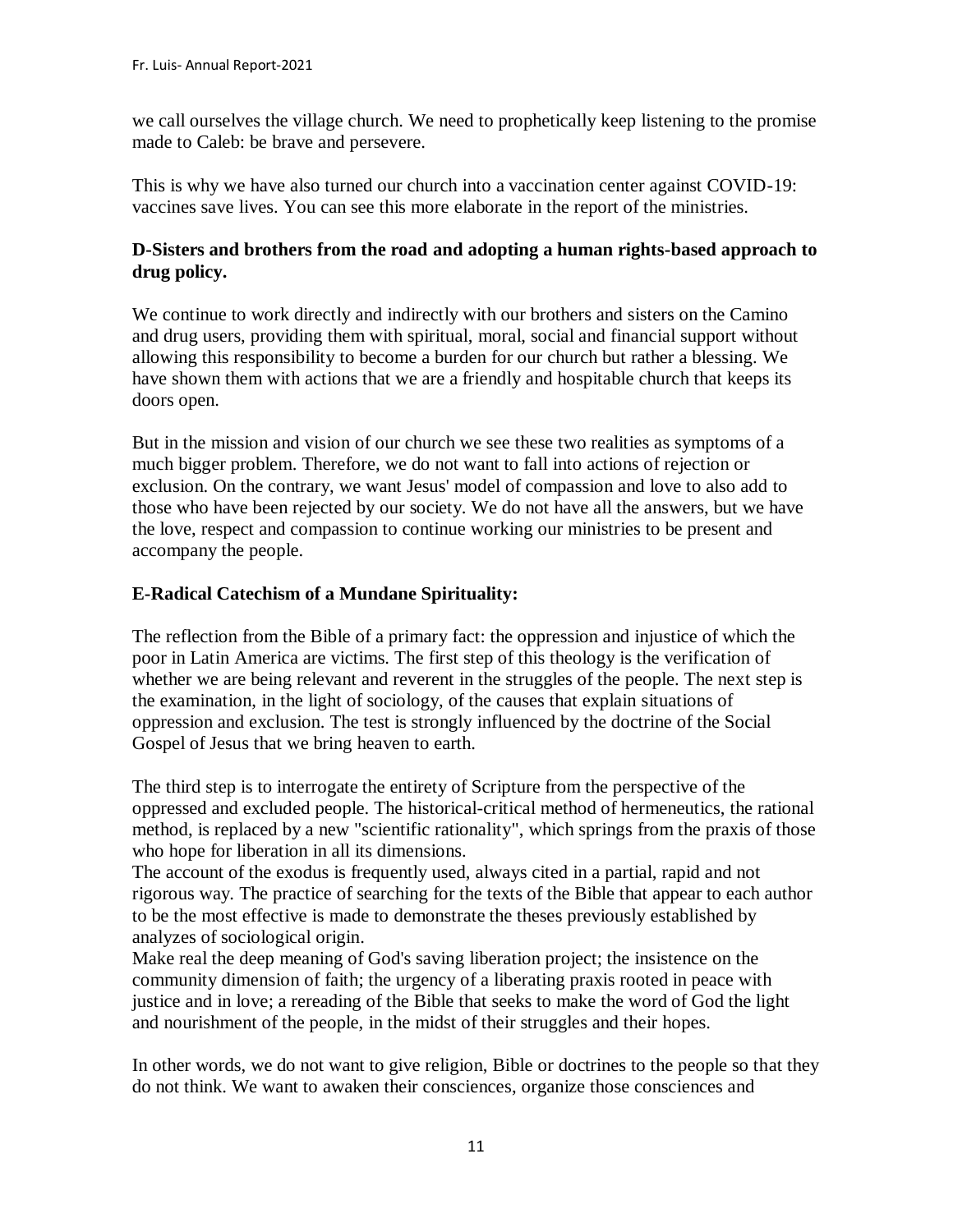mobilize them towards their own liberation. That was and continues to be the model of Jesús de Iglesia Pueblo.

## **F-Continue Developing a Credible, Believing and Incarnate Lay Leadership:**

I am concerned that we can develop a relay of vision and mission with committed lay leadership that continues to revitalize our church as a church that knows how to be present and accompany the struggles of the people with a message of salvific liberation as the Gospels present it to us.

Lay leadership requires a capacity for a personal and deep relationship with Christ and a liberating spirituality, which allows it to develop a systematic, permanent, personal and community discernment, in order to be able to act as an agent of the Church in the world based on concrete reality, responding to Crucified people from day to day in the manner of Jesus.

Able to distinguish diversity and to be able to position oneself in it and understand times, places and people. That this laity have beyond the pre-established formulas, an enormous capacity for analysis, adaptability and the wisdom of being in the world, positioning themselves appropriately in each place to further promote the Kingdom in any context. A laity that rescues worldly spirituality, that we are in the world to contemplate it and change it because there must be life before death.

G-Building improvements: Likewise, there are a series of building improvement projects that we must prioritize. These include the kitchen, the church walls, the church ceiling, the staircase that leads to the basement, and the converting of the boiler from oil to gas.

In 2021 we achieved that our church became a Historic Monument (Landmark Site) https://patch.com/new-york/washington-heights-inwood/historic-washington-heightschurch-earns-landmark-status. This is definitely a triumph.

## **H-Historical memory of the Church:**

Collecting the history of a church is an excellent way to preserve its historical memory and identity. Plus, it's a great fundraising aid. Under the leadership of Radhames Morales, we resumed this task again through the Historical Memory Project. We must continue working in this direction so that the historical beauty of this church is seen to be its people, not just the physical structure of a building.

#### **I-Housing and Pastoral Salary:**

Among our priorities should also exist the power to strengthen finances in a way that we can pay the full-time salary budget of a priest. And to this is added the fact that we can make a real estate investment to be able to have a home that serves as a pastoral house (or apartment).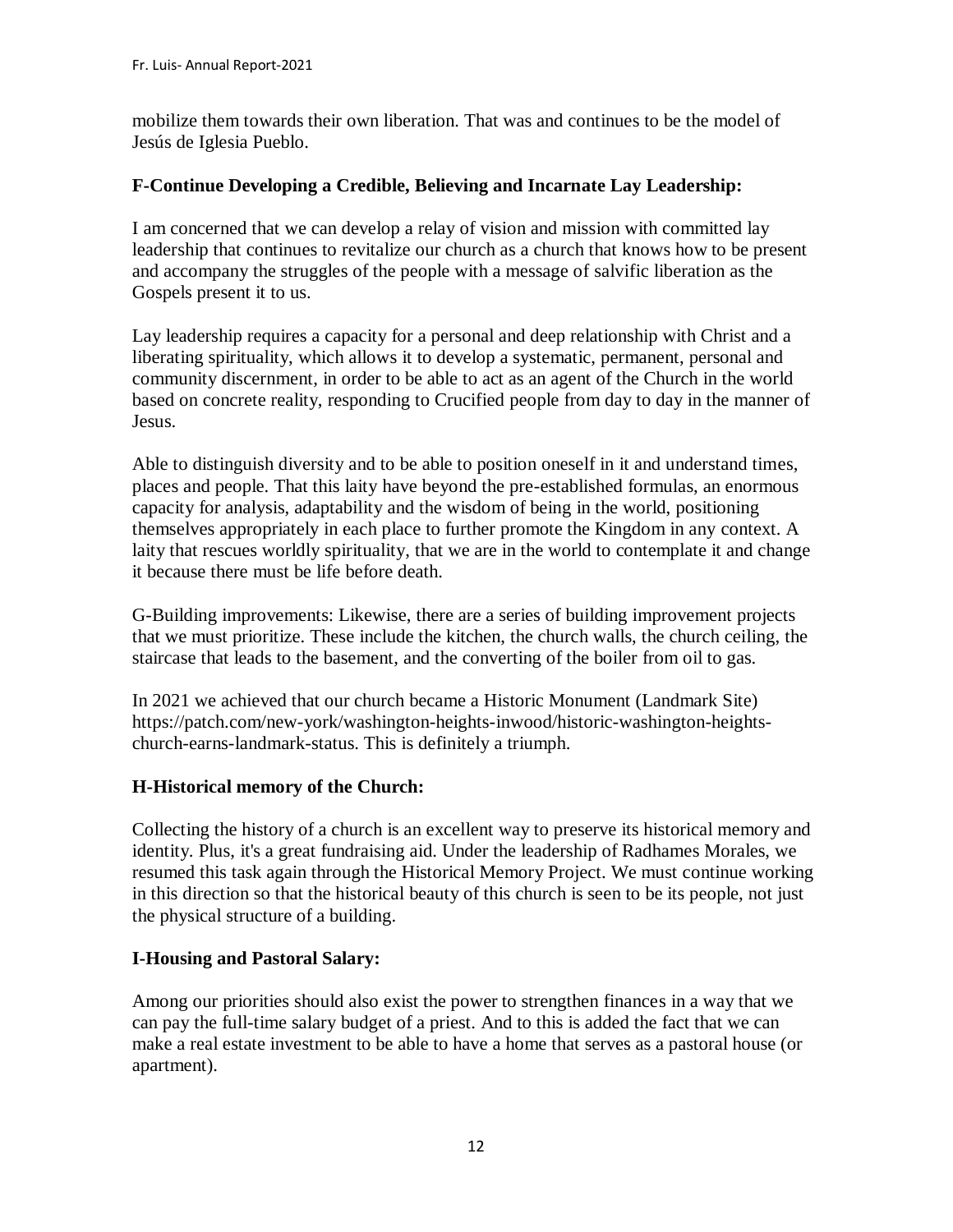When I came to this our church with a salary from the City University of New York and with a house, this greatly alleviated the economic burden in this area. But I won't be here forever and the chances are that whoever comes needs their home and full-time salary with all the benefits. This reality has a high priority on our work agenda. It is also important to emphasize that my work in our church is full time and often more than 40 hours a week.

## **IV- My call as a pastor of discipleship: Criticism and self-criticism teachings of 2021**

Pastors understand that they must be disciple-making leaders who create a multiplying movement of disciple-making, starting with the church they serve.

In my journey as your pastor and spiritual guide, five realities have touched, and continue to touch, my discipleship tirelessly. Great leaders lead. Implicit in the word "leader" is the idea of intentionally moving toward a clear and compelling goal and inspiring other people to move. A leader has a mission to fulfill and encourages others to work with him or her to achieve it. And there is no better example of this in ancient history than Jesus.

Leaders speak by example. In Luke 6:40 Jesus said, "The student is not above the teacher, but everyone who is fully qualified will be like his teacher." Great leaders pray. "But Jesus often withdrew to lonely places and prayed." Luke 5:16. To pray without ceasing is to be in communication with God at all times, to immerse ourselves in his presence, in his being, in his essence. It is letting God speak to us and we also respond to him with actions. And sometimes, if necessary, use words.

Great leaders are always learning. Great leaders are great learners. They read. They listen. They reflect. And being an apprentice requires a certain level of humility. Those who think they know everything learn nothing. And great leaders have compassion. Compassion is a human value that links empathy and understanding towards the suffering of other people. In Luke 9:36 he tells us: When he saw the crowds, he had compassion on them, because they were confused and helpless, like sheep without a shepherd.

I keep searching sincerely how to make these five realities visible in my life. Sometimes I'm up and sometimes I'm down, but I keep trying. My greatest challenge as your pastor disciple has been to guide and equip the members of our church to develop and live in relationships of total discipleship. Complete discipleship includes pastoral care, and spiritual growth. This is to encourage others to live a life for Christ through times of worship and discipleship strategies for the congregation.

Do you remember in the Gospel when some people brought a sick friend to Jesus and since they could not get through the crowd they made a break in the roof of the house to bring their friend into the presence of Jesus? This shows us that being part of a strategy to break the roof of the house involved courage and confidence in every way. In Caleb's message it is courage and perseverance. True ministry will be stopped by our fear or fulfilled by our faith.

#### **An ecclesial radiography:**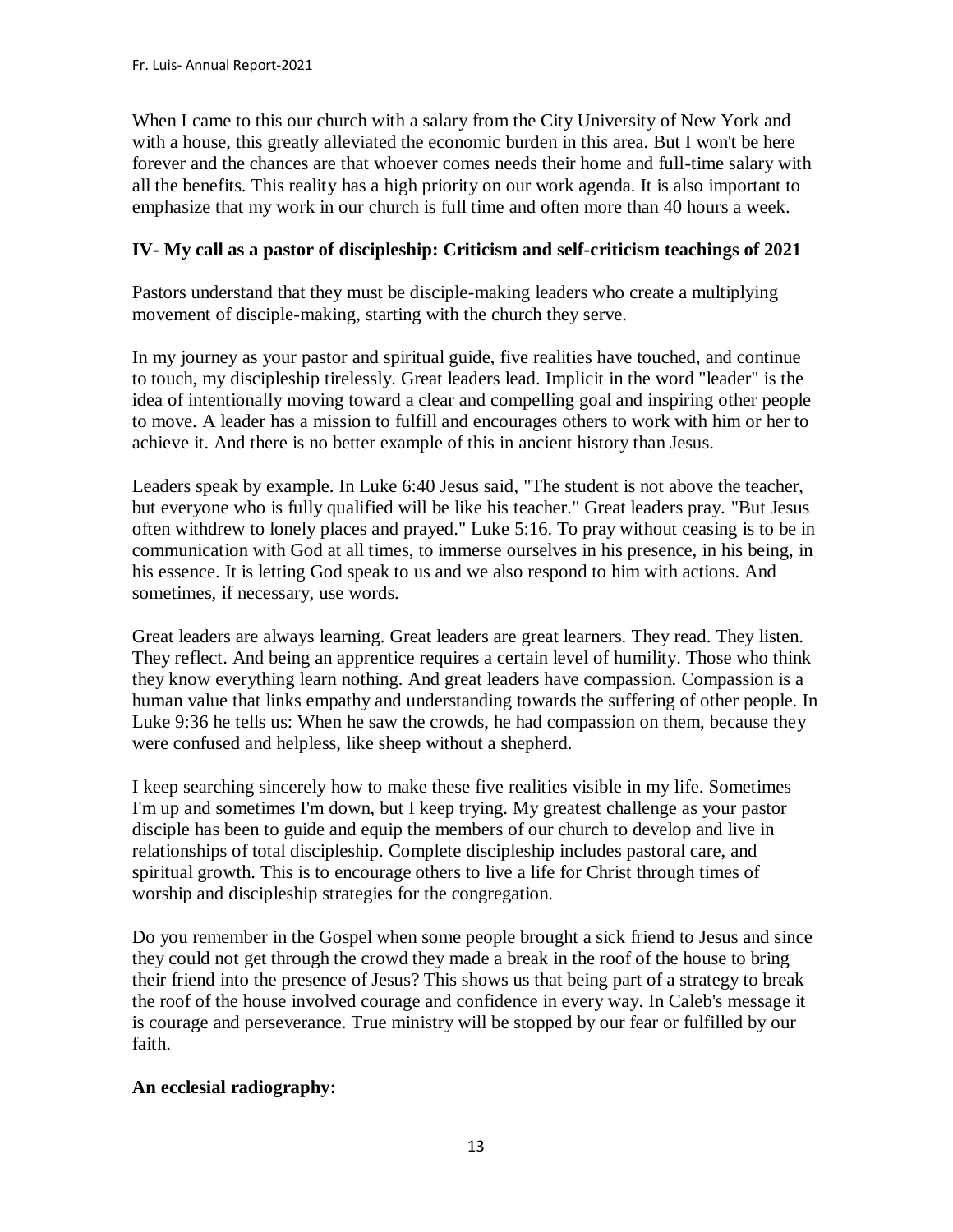**a-Looking within:** First, I have learned that I also somehow have responsibility in all this panorama of negative and positive things that have happened or are happening in our church.

Also, I have learned that I have to transform myself if I want to transform our church and the rest of the community. For example, I recognize that I have responsibility in the way some people in the church feel about me: frustrated, angry, disappointed, overwhelmed by my "pastoral leadership style" and "by my partner praxis theological.

It seems to me - and this without denying or trying to belittle my anger, outbursts and fury, I am human and I continue to work on these changes - that the biggest problem is that there are people who are in their comfort zone and do not want them to. get out of that place. I mean, they don't want to hear what they need to hear. My message remains the same that I have presented in my sermons: if you follow Jesus He will take you out of your comfort zone. A person who is afraid to step out of his comfort zone can never change or face life's challenges. A person has to get out of his comfort zone to be converted in the first place. After conversion, a Christian person cannot be strong and victorious without stepping out of his comfort zone to face new challenges. Jesus left his comfort zone many times and so must you and I. Therefore, there are some walls or walls that we have to destroy because they are not healthy.

I am working on my life, I trust you are doing the same because my mantra remains the same: don't tell me what to do, teach me with your actions what I have to do and I will listen to you with my heart. We have people in our church who always know what I have to do, but they don't accompany their recommendation with action. I mean, they don't know what to do.

**b-Interesting dynamics in Santa Cruz:** There are a series of realities that are fascinating to me within our church. My way of understanding them is from the perspective of group psychology. In other words, the influence that the group has on individual behavior and that person has when modulating group behavior.

**1-The "law of antiquity"** still dominates in our church. In a system based on seniority, people who stay in the church for long periods of time. These are the people who, on the one hand, flaunt the years they have been in the church or belittle the new membership. Without minimizing the importance of seniority, or our ancestors, I am fascinated by asking people what they are doing right now for their church and not so much what they did. Of course, it is not one or the other, it is both.

**2-Power struggles vs. you fight for equality**. Jesus speaks of the Passion of him and the disciples, however, they start arguing about who is the greatest among them. The struggle for power in the Church should not exist ", because the true power, the one that the Lord" with his example has taught us "," is to fight for equality in all the different human beings.

**3-The culture of gossip.** I constantly ask the gossiping people in our church the following; What do we gain from these things? Any. Many of the gossip you see out there are pure invention, but what no one starts to see is that they do terrible harm to the victim.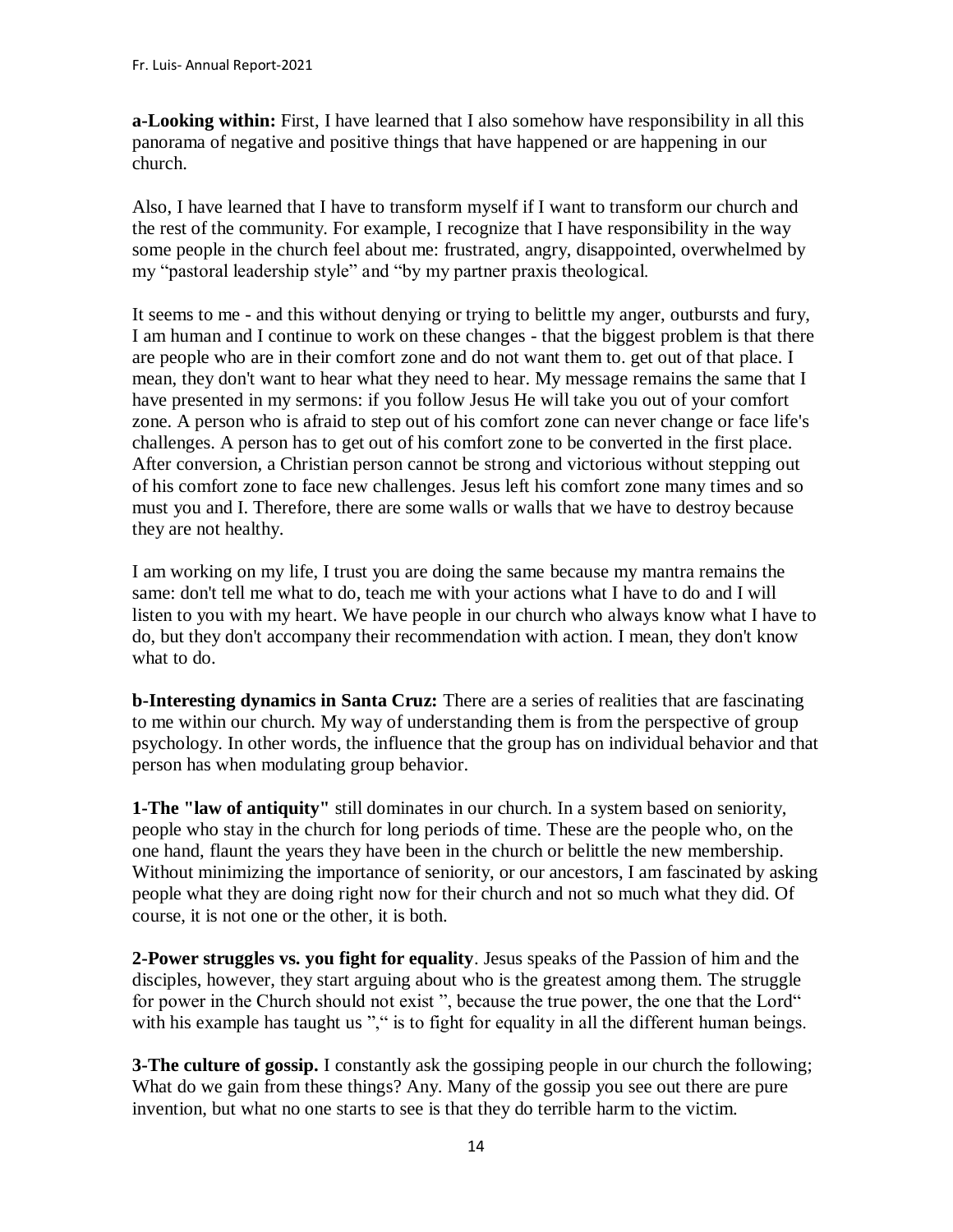Unfortunately, gossip crosses boundaries on a daily basis, in frank violation of people's privacy. This we have to eradicate from our church.

**4-Fruitless divisions.** Negative divisions in the churches are a sad and very common occurrence in the body of Christ. The effects of a church division, regardless of the cause, can be devastating. Negative divisions in the churches cause sadness and discouragement. However, there is hope; churches that are divided can experience healing and restoration. Churches are like hospitals, full of injured and sick people. My experience in Santa Cruz / Holuyrood is that divisions occur when someone seeks to manipulate people and / or events for their own purposes. Do not let that happen.

**5-Legalism.** One of the considerations of being a legalistic person is the tendency that they tend to forget that the correct thing is not only to be blindly obedient to the laws or canons. Legalistic people believe that they possess the truth, and they attack anyone who disagrees with their interpretations, or defend their truth tooth and nail. We know that the Word of God does not need anyone to defend it, the Word of God defends itself. These people take great care of appearances, but they easily forget the love and justice of God.

And of these we also have. They spend it quoting the Regulations of the church in the same way that the Pharisees quoted the Law to Jesus. We must always accompany the humanistic aspect of our laws and regulations. We cannot demand from others what we do not give, we cannot give what we do not have and we cannot go where we do not know. Let us be faithful and admonish each other with love, then the glory of God will truly shine through us.

**6-Socio-theological conflicts.** It is not a secret that in my speaking, acting, writing and feeling I always look for how to find the social, political, cultural, and spiritual dimensions of the Gospel of Jesus. I am not going to change this reality because it is my pastoral identity. I have the obligation to respect those who disagree with my theology. Although for me studying religion implies analyzing theological, economic, socio-political, cultural processes, etc., I see and meet Jesus in the struggles of the people and hence the need for a salvific liberation. Bring heaven to earth. Develop a worldly spirituality that works and works in the world, because the here and now is the most important thing to me. The hereafter is less attractive to my pastoral life. That is why I am concerned that there is life before death and that we are happy. .

We have people in our church who come from a different background and that is what we have to deal with. I have no problems with these sister people. But these people want to change the way I do ministry and that will never happen because I will not allow it. These people often want me not to mention anything about the social, cultural, or political aspects of the Gospel. Only the spiritual. But they do not understand that spirituality has social, political, economic and cultural dimensions. In other words, they want me to bring an exegesis (explanation of Biblical writing) without doing a hermeneutic (application of Biblical writing). That is not going to happen because for me it is like trying to erase the holistic dimensions of the Gospel of Jesus. All my life I have practiced a vanguard ministry and I will continue to practice it. Jesus was a radical and I want to imitate him. This is why I identify myself as a Christian Socialist.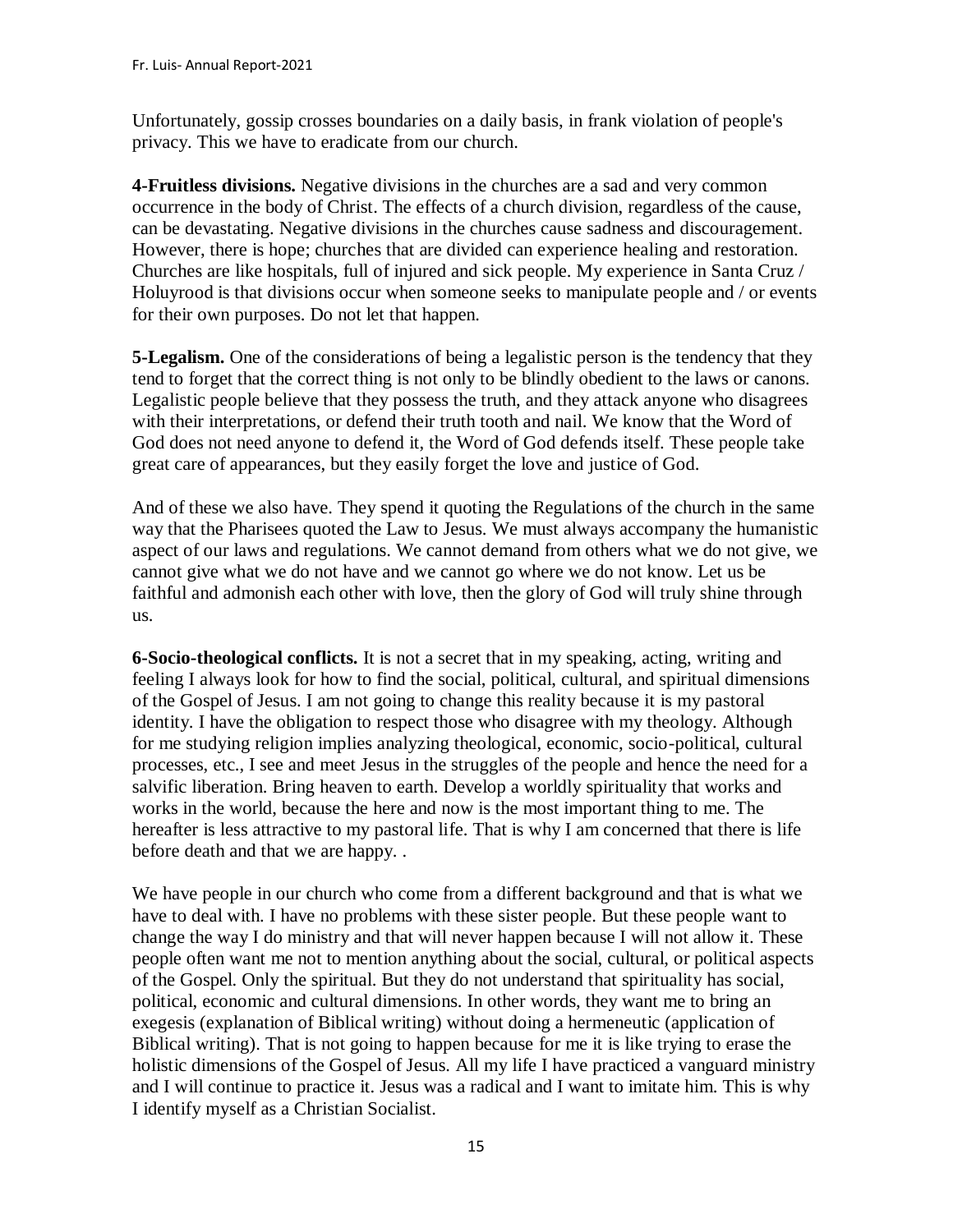## **7-Profile of the Church and the Community:**

At this time under the coordination of two of our seminarians, Ronnie Ward and Andrew Kumfer are working with a group of sisters and brothers from the church to prepare a profile of our church that tells us where we are and where we want to go. And also, a community profile that shows us the type of relevant ministry that we need to put into practice. These two reports are of great importance in the clergy transition because they greatly assist a Search Committee and the Parish Board in exploring new clergy, in the context of our vision and mission.

#### **IV-How should we close 2021?**

Let's learn from the past and let's let it go. Let's live in the here and now. Yes, 2020 and 2021 were hard years, it is time to move from that nostalgia. Depression right now is a luxury and I don't have time to waste. The best we can do is extract the lessons that these years have left us and focus on what is to come with the utmost confidence. Let's look for that achievable utopia and say loudly; No one gives up here, we are Caleb's people: courage and perseverance.

**V-Passing the torch:** But at the same time I take the opportunity to tell you again that my ministry with you as pastor and priest will not last in Santa Cruz / Holyrood for more than two years. In other words, we are going to a clergy transition and we must prepare. It may be before, but not after. Therefore, we have to start preparing for the transition of change, a healthy handover for our church. Now in January 2022 I am turning 70 years old and I feel that it is necessary to start moving in another direction with my ministry in the return to Puerto Rico, where all this began when I was only 12 years old. I am blessed that Amarilis is in the best position to be part of this process of change. I thank God for her and her prophetic vision of her.

I confess that for me this separation has begun to be a great pain. But we can overcome it. Because the good news wherever we are will comfort us that we continue to unite in the vision and mission of the Social Gospel of Jesus. It will never be a goodbye, but a see you later. You are my family. Santa Cruz / Holyrood has shaped my life forever.

**VI-Conclusion:** I have said on many occasions that the church is a hospital and all the people who are here in the church need healing. The church is not a museum of holy people. God knows how honest there is when I acknowledge my mistakes and know what I have to eliminate from my life or add to my life. Hence the addition of the nine gifts of the Holy Spirit in Galatians 5: 22-23: "But the fruit of the Spirit is love, joy, peace, patience, kindness, goodness, faithfulness, meekness, self-control ...".

Thank you very much for giving me the opportunity to be your pastor and help me to be a better priest. If I have offended you in something, or I have failed you, I ask your forgiveness. Believe me when I tell you that I am trying and I promise that I will continue to do my best.